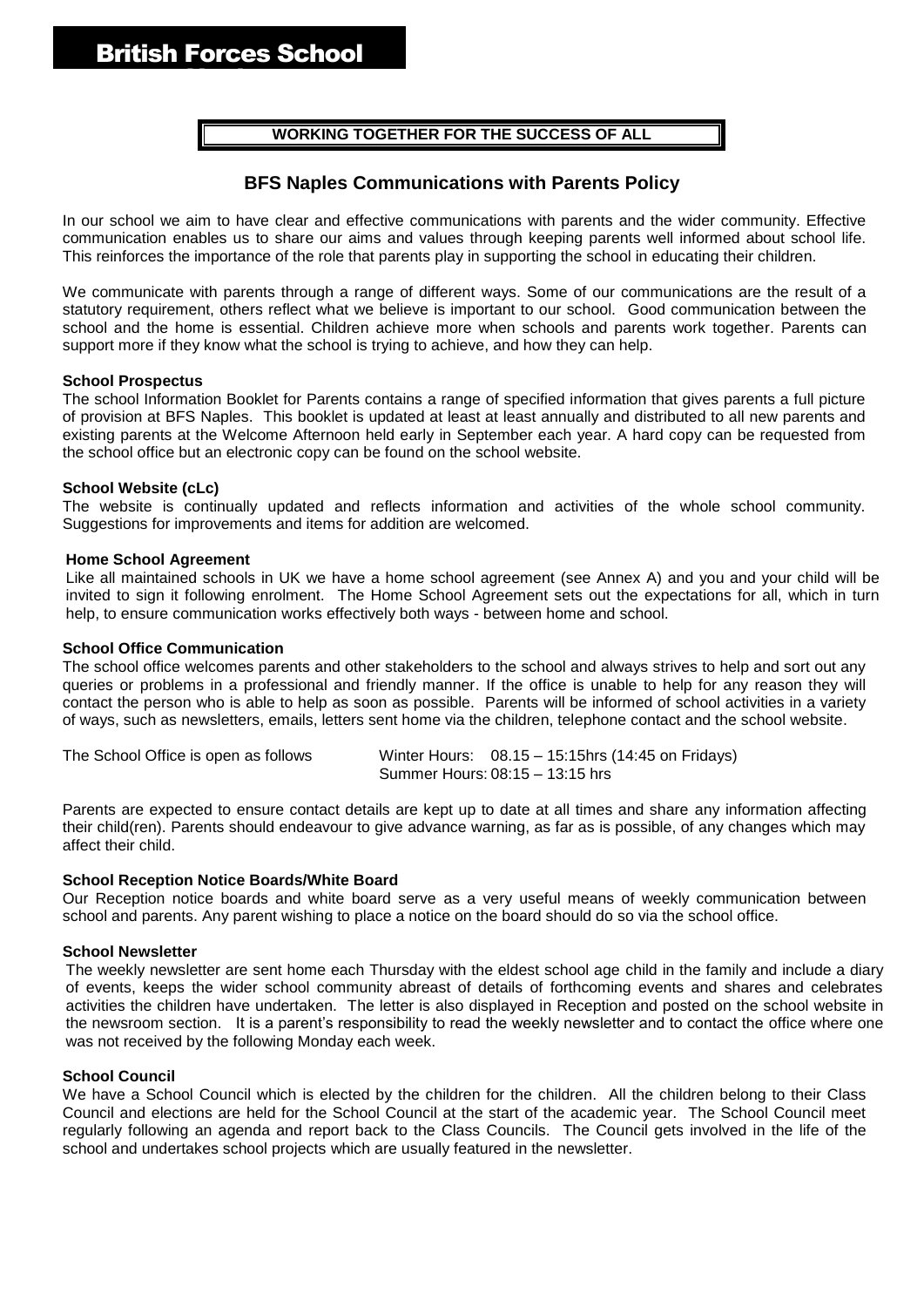## **Class information**

At the beginning of each term, class teachers prepare a class letter together with a curriculum overview of learning planned in the forthcoming term. Other class letters relating to class learning and events etc. are shared as appropriate.

## **Routine communication with the class teacher**

- **Meet and greet class teacher appointments** are made in early September annually and 3-4 weeks after admission thereafter to meet the new class teacher to discuss how they have settled into the class and the continuity of their learning.
- **Home-school reading diary**. This enables parents to record comments on reading and to request help from the class teacher.
- **Homework** is usually set each week with teachers providing opportunities for parents to check learning tasks and receive feedback from completed tasks in accordance with the homework policy.
- **Parent Consultations** with the class teacher are arranged in the autumn and spring terms to discuss pupil progress and next steps in learning. Parents are invited to build in time before or after the appointment to look at their child's work.
- **Annual pupil end of year reports to parents** will be written on the progress of learning during the academic year. This report includes areas of strength and areas for future development. In our school we ask the children to comment on their own progress, and parents to make a similar comment. We also include statutory assessment information for those children in Foundation Stage 2, Year 1 (Phonic screening),Year 2 and Year 6 following statutory assessments

## **Additional communication with class teachers**

All teachers work very hard to ensure that each child is happy at school, and are making good progress; they always want to know if there is a problem, so that they can take action before the problem seriously affects the child's progress. Therefore the class teacher should always be the first point of contact for parents if they have any questions or concerns. Generally speaking, the start of the day is very busy and whilst teachers will be available, it may not be the best time for a detailed discussion. Where parents need to share key information that is relevant for the day ahead, this is appropriately shared on arrival in the morning. Otherwise parents are encouraged to make an after school individual appointment at a mutually convenient time when the matter can receive the undivided attention of the teacher.

All parent communications are logged in a class book. Where parent/teacher individual appointments are made, a meeting record is completed (Annex B) as keeping records of telephone discussions and meetings is important in helping to ensure that action plans are successfully manage. A complaints procedure is in place where needed (see Annex C).

## **Opportunities for parents and community members to volunteer help within school**

At BFS Naples we are fortunate to have a number of parents and community members who help in school in a variety of ways. We welcome voluntary assistance from parents and other adults subject to necessary safeguarding checks. If parents have a talent or skill that could benefit the children and the wider school community we would value the opportunity to make use of this. Parents should contact the office in the first instance.

## **School Governance Committee (SGC)**

SGC is made up of parents, staff and military community representatives who work in partnership with the school to achieve the best for the children. Meetings take place each term, training is available and members regularly visit the school. Parent representatives are a vital communication link between the school & the wider parent community.

## **Friends of the School (FoBFS)**

The Friends of the British Forces School is a very active committee which mirrors a parent/teacher association. News of activities organised by this committee is circulated by the School and other community outlets e.g. HIVE. An Annual General Meeting is held during the Autumn Term to which all parents are invited. The Chair always welcomes new members to the Committee. Please contact the school office for more information if you would like to be involved.

## **Parent Feedback**

Parent feedback is always welcomed and is regularly sought to support our continuous self-evaluation and consideration of ways that our school policy and procedures including communication system can be improved. Parent comment on events, workshops, activities and procedures is regularly sought throughout the school year typically via the weekly newsletter (such as surveys) or from feedback from parent workshops etc. Where appropriate these outcomes are then fed back to parents via the school newsletter.

Policy reviewed and updated: September 2018

Date of Next Review: September 2019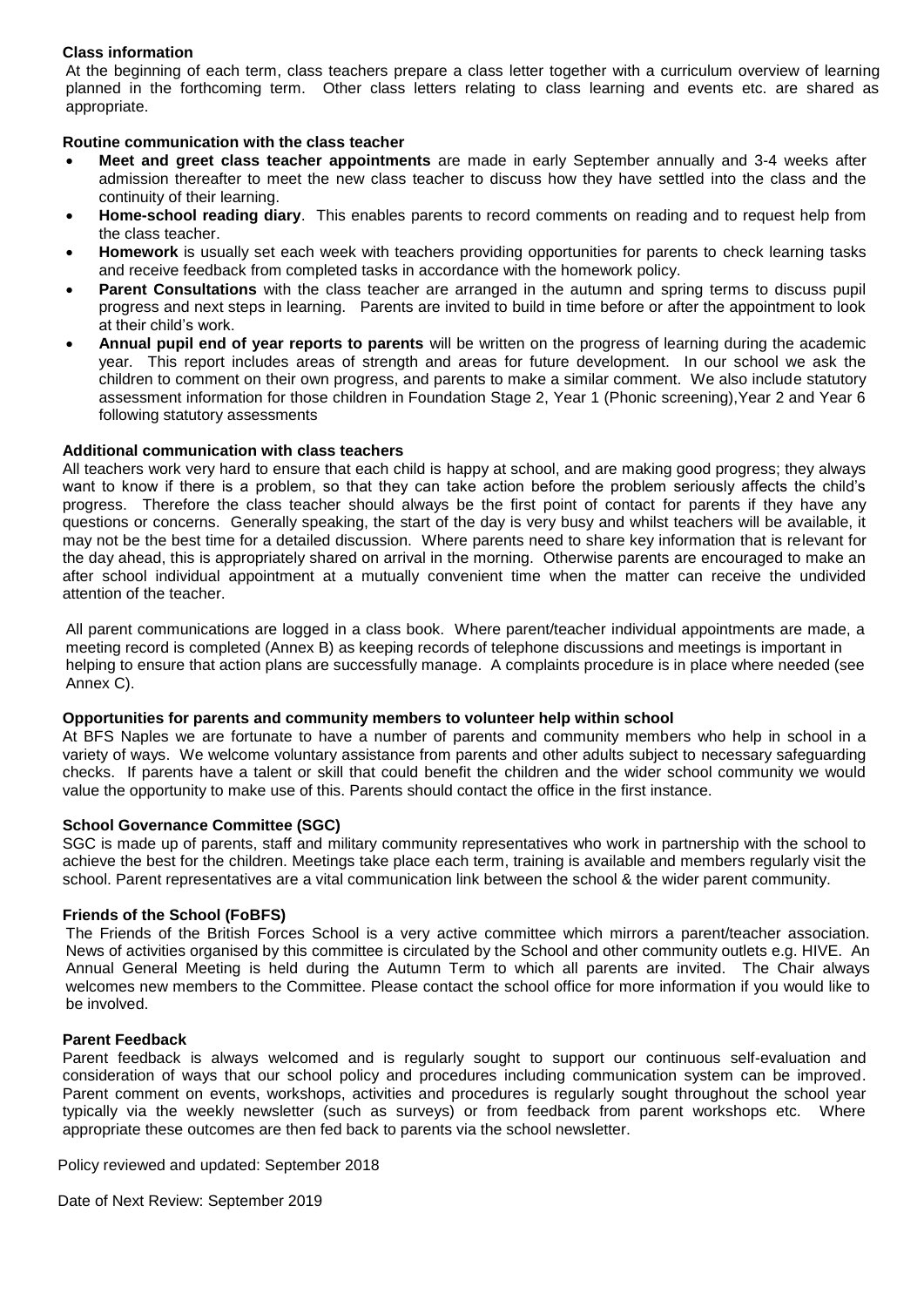|                    | <b>Teachers</b>                                                                                                                                                 | <b>Parents</b>                                                                                                                                                                                                                                                                                                                                                     | <b>Children</b>                                                                                                  |
|--------------------|-----------------------------------------------------------------------------------------------------------------------------------------------------------------|--------------------------------------------------------------------------------------------------------------------------------------------------------------------------------------------------------------------------------------------------------------------------------------------------------------------------------------------------------------------|------------------------------------------------------------------------------------------------------------------|
| <b>Attendance</b>  | The school will make the<br>parents aware of any<br>concern regarding their<br>child's attendance.                                                              | Parents will ensure<br>regular school attendance<br>$\bullet$<br>and be aware of their legal<br>responsibilities;<br>• that their child arrives at<br>school punctually and<br>prepared for the school day;<br>• that they contact the<br>school daily of any absence;<br>Notify school immediately<br>$\bullet$<br>of any changes to<br>emergency contact details |                                                                                                                  |
| <b>Curriculum</b>  | The school will ensure that<br>the requirements of the<br>National Curriculum and<br>National Assessments are<br>met.                                           | The parents will try to attend<br>information evenings and<br>read papers issued by the<br>school which relate to<br>curriculum matters.                                                                                                                                                                                                                           | The child will try to take<br>every opportunity to<br>benefit from the National<br>Curriculum.                   |
| <b>Homework</b>    | The school will provide a<br>reasonable amount of<br>homework in line with the<br>homework policy.                                                              | Parents will try to support<br>their child in homework and<br>other home-learning.                                                                                                                                                                                                                                                                                 | The child will try to do their<br>homework as well as they<br>can.                                               |
| <b>Behaviour</b>   | The school will aim to<br>achieve high standards of<br>behaviour through building<br>good relationships and<br>developing a sense of<br>responsibility.         | Parents will try to support the<br>school's aims and guidelines<br>for behaviour.                                                                                                                                                                                                                                                                                  | The child will try to keep to<br>the school's Golden Rules<br>and their classroom rules.                         |
| <b>Discussion</b>  | The school will encourage<br>parents and children to<br>discuss any topics of<br>concern to the school.                                                         | Parents will try to inform the<br>class teacher of any<br>concerns or problems, which<br>might affect their child's work<br>or behaviour.                                                                                                                                                                                                                          | The child will try to tell<br>their parents and teachers<br>of any concerns they have<br>over work or behaviour. |
| <b>Involvement</b> | The school will try to be<br>open and welcoming at all<br>times offering opportunities<br>for parents to become<br>involved in the daily life of<br>the school. | Parents will try to attend<br>school activities and special<br>events.                                                                                                                                                                                                                                                                                             |                                                                                                                  |

# **HOME SCHOOL AGREEMENT**

| Headteacher's<br><b>Signature:</b> | R. Robuson            | Date: |
|------------------------------------|-----------------------|-------|
|                                    | <b>MRS R Robinson</b> |       |
| Parent's                           |                       | Date: |
| Signature:                         |                       |       |
| Child's Name /                     |                       | Date: |
| Signature:                         |                       |       |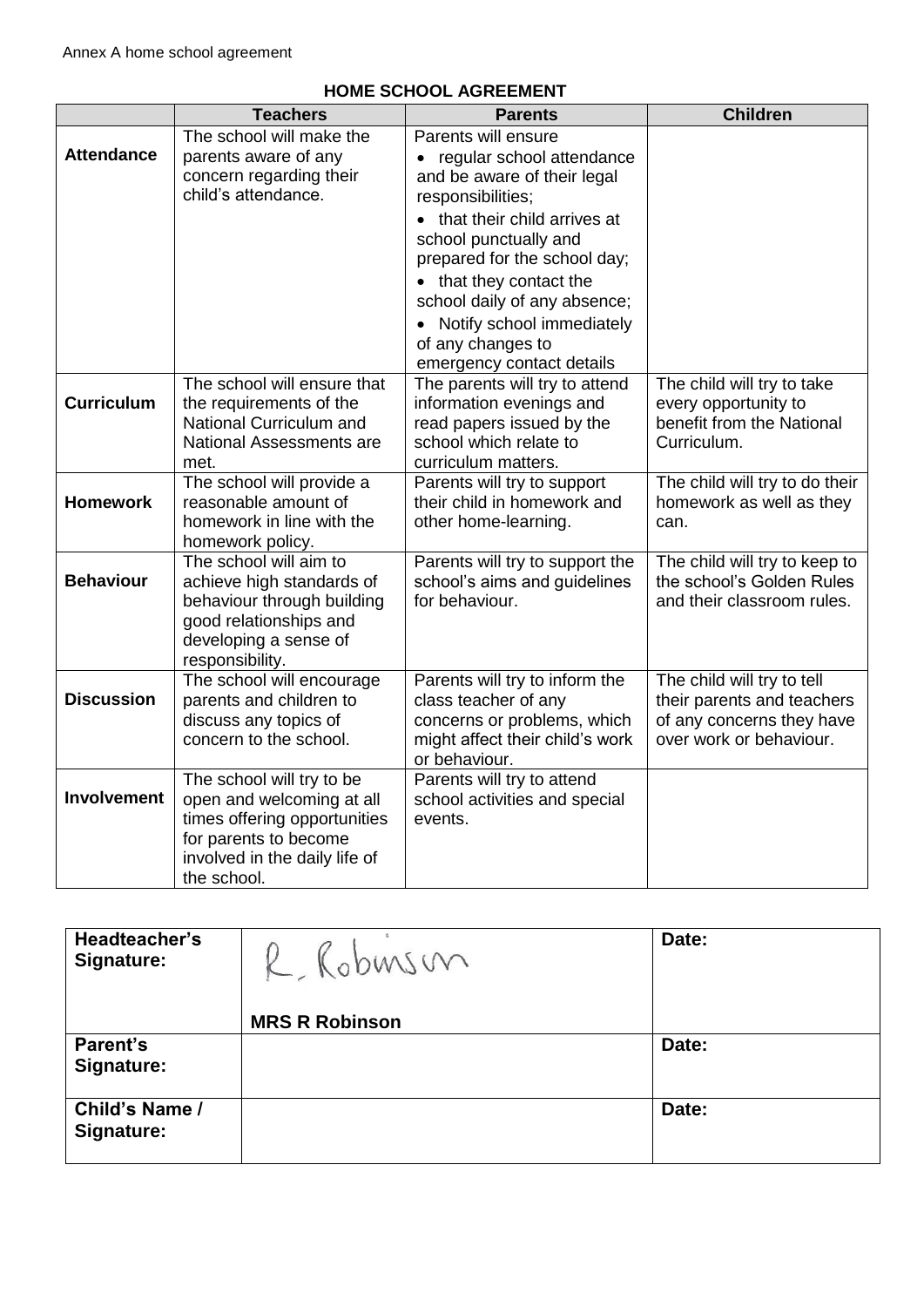# **Meeting Record**

| Date:                           | Time: | <b>Duration:</b> |
|---------------------------------|-------|------------------|
|                                 |       |                  |
| <b>Discussion between:</b>      |       |                  |
|                                 |       |                  |
| <b>Discussion initiated by:</b> |       |                  |
|                                 |       |                  |
| <b>Purpose of discussion:</b>   |       |                  |
|                                 |       |                  |
| Telephone/Face-to-face          |       |                  |
| <b>Main Points Discussed:</b>   |       |                  |
|                                 |       |                  |
|                                 |       |                  |
|                                 |       |                  |
|                                 |       |                  |
|                                 |       |                  |

| <b>Agreed Actions:</b> | By whom? | When and how review and/or feedback? |
|------------------------|----------|--------------------------------------|
|                        |          |                                      |
|                        |          |                                      |
|                        |          |                                      |
|                        |          |                                      |
|                        |          |                                      |
|                        |          |                                      |
|                        |          |                                      |
|                        |          |                                      |
|                        |          |                                      |
|                        |          |                                      |
|                        |          |                                      |

**Record completed by: …………………………… Date completed: …………………..**

Copy of record to: Headteacher, School file

Copy to parents on request. Date sent to parents: ………..